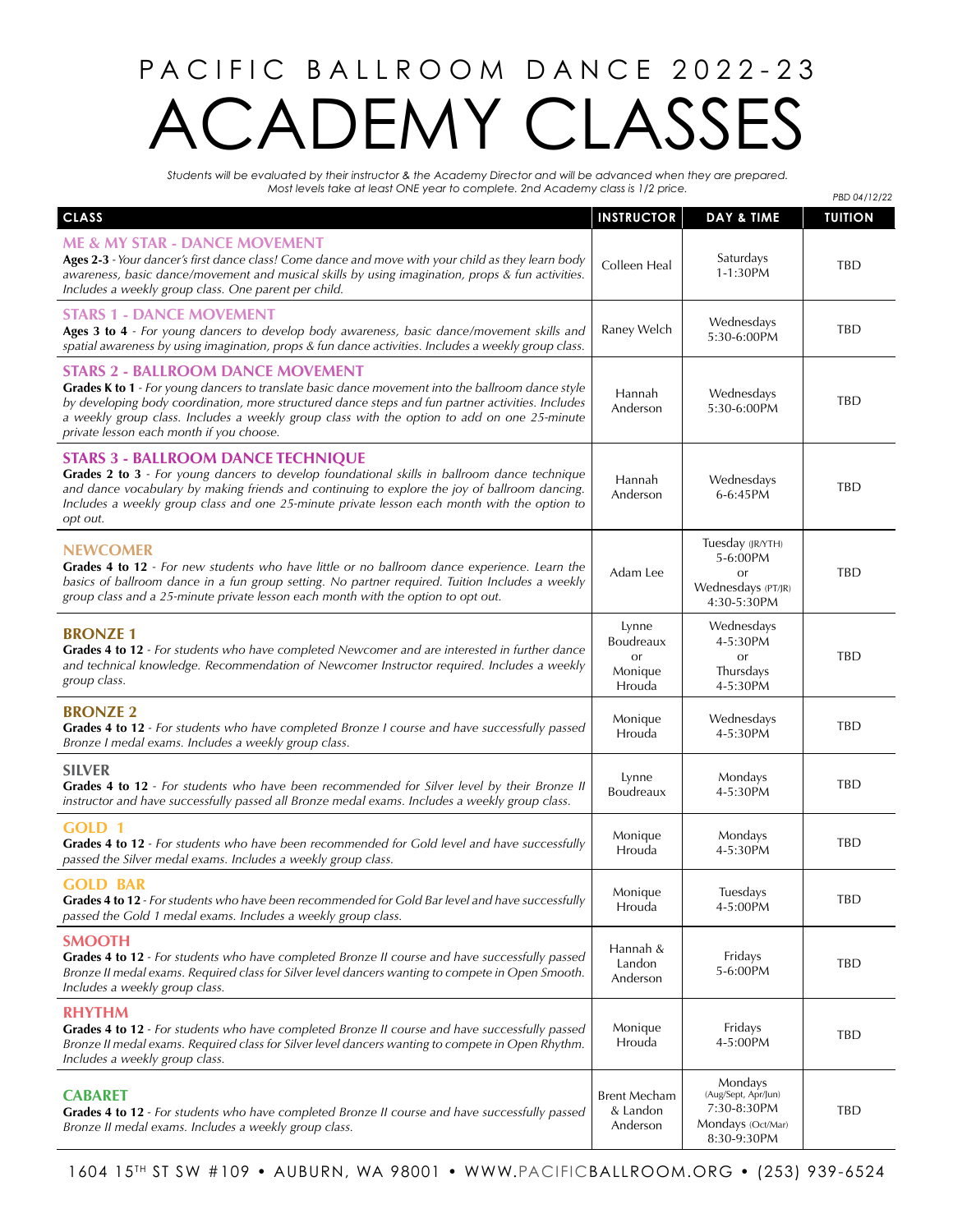## PACIFIC BALLROOM DANCE 2022-23 EXPLORE CLASSES

*PBD 04/12/22*

| <b>CLASS</b>                                                                                                                                                                                 | <b>INSTRUCTOR</b>    | <b>DAY &amp; TIME</b>    | <b>TUITION</b> |
|----------------------------------------------------------------------------------------------------------------------------------------------------------------------------------------------|----------------------|--------------------------|----------------|
| <b>EXPLORE DANCE</b><br>Explore different styles and skills of dance through contemporary, jazz, hip hop, making<br>choreography, fitness, flexibility, and more. Month-to-month commitment. | Guest<br>Instructors | Fridavs<br>$6 - 7:00$ PM | TBD            |

## PACIFIC BALLROOM DANCE 2022-23 PERFORMING TEAMS

*Full Season: August 2022 to June 2023 (11 Months). Audtions held in June & December. Main performances in Dec, Mar, & June. Additional shows may be added during the season. FAMILY DISCOUNT - 50% off the 3rd Child's team tuition. STARS DISCOUNT - \$10 off when registered for both a Stars 1 or 2 academy class and Stars 1 or 2 performing team.*

| <b>PERFORMING TEAM</b>                                                                          | DIRECTOR(S)                               | <b>DAY &amp; TIME</b>                                              | <b>TUITION</b> | <b>FEES</b>                                                       |
|-------------------------------------------------------------------------------------------------|-------------------------------------------|--------------------------------------------------------------------|----------------|-------------------------------------------------------------------|
| <b>YOUTH A TEAM - Audition Only</b><br>Academy Class Required<br>Grades 10 to 12                | Brent & Katie<br>Mecham                   | Mondays 6-7:30PM<br>Tuesdays & Thursdays<br>6-8:00PM               | <b>TBD</b>     | Membership Package<br>\$80/Year                                   |
| YOUTH B TFAM<br>Open Enrollment until Full<br>Academy Class Suggested<br>Grades 10 to 12        | Adam Lee &<br>Erin Briones (Asst)         | Tuesdays & Thursdays<br>$6 - 8:00$ PM                              | <b>TBD</b>     | Membership Package<br>\$80/Year                                   |
| <b>JUNIOR A TEAM - Audition Only</b><br>Academy Class Required<br>Grades 7 to 9                 | Heather Bryant<br>& Adam Lee (Asst)       | Mondays & Wednesdays<br>5:30-7:30PM                                | <b>TBD</b>     | Membership Package<br>\$80/Year                                   |
| <b>JUNIOR B TEAM - Audition Only</b><br>Academy Class Suggested<br>Grades 7 to 9                | Landon Anderson<br>& Raney Welch (Asst)   | Mondays & Wednesdays<br>6-7:30PM                                   | <b>TBD</b>     | Membership Package<br>\$80/Year                                   |
| <b>PRETEEN A TEAM - Audition Only</b><br>Academy Class Required<br>Grades 4 to 6                | Raney Welch<br>$&$ (Asst)                 | Tuesdays & Thursdays<br>4:30-6:00PM                                | <b>TBD</b>     | Membership Package<br>\$80/Year                                   |
| <b>PRETEEN B TEAM</b><br>Open Enrollment until Full<br>Academy Class Suggested<br>Grades 4 to 6 | <b>Erin Briones</b><br>$&$ (TA)           | Tuesdays & Thursdays<br>4:45-6:00PM                                | <b>TBD</b>     | Membership Package<br>\$80/Year                                   |
| <b>STARS 3 TEAM</b><br>Open Enrollment until Full<br>Academy Class Required<br>Grades 2 to 3    | Raney Welch                               | Mondays<br>4:15-5:15PM                                             | <b>TBD</b>     | Membership Package<br>\$40/Fall Semester,<br>\$40/Spring Semester |
| <b>STARS 2 TEAM</b><br>Open Enrollment until Full<br>Academy Class Suggested<br>Grades K to 1   | Colleen Heal<br>$\alpha$ r<br>Raney Welch | Mondays<br>5:30-6:15PM<br><b>or</b><br>Saturdays<br>12:45-1:30PM   | <b>TBD</b>     | Membership Package<br>\$40/Fall Semester,<br>\$40/Spring Semester |
| <b>STARS 1 TEAM</b><br>Open Enrollment until Full<br>Academy Class Suggested<br>Ages 3 to 4     | Raney Welch                               | Mondays<br>5:30-6:00PM<br>$\alpha$ r<br>Saturdays<br>12:15-12:45PM | <b>TBD</b>     | Membership Package<br>\$40/Fall Semester,<br>\$40/Spring Semester |